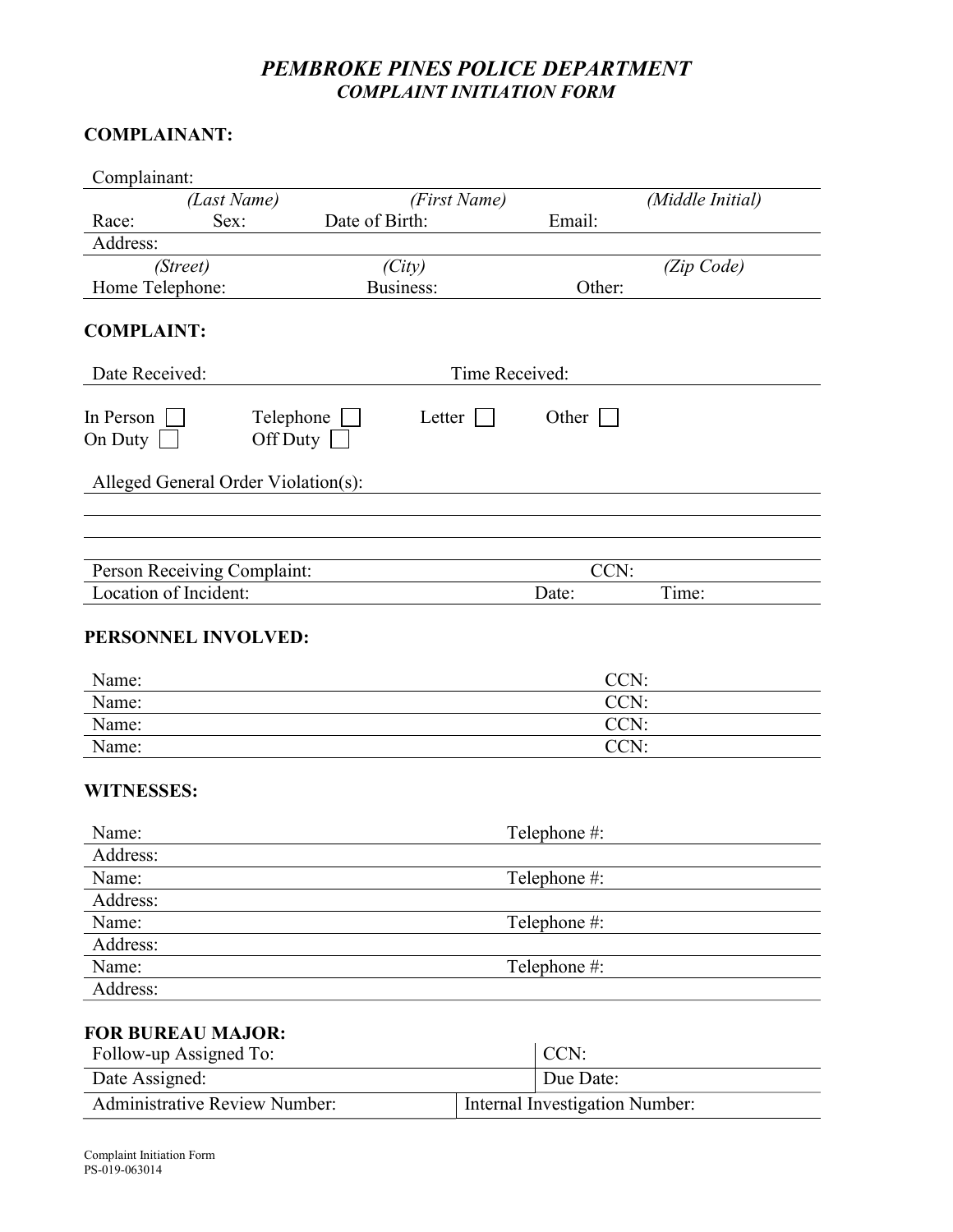#### Citizen Complaint Affidavit

I, and in the same of the swear and affirm that the state of the swear and affirm that the state of the state of the state of the state of the state of the state of the state of the state of the state of the state of the s information provided by me in this manner is true and correct to the best of my knowledge and belief. I understand that any false statement made by me under oath which I do not believe to be true, may subject me to civil and/or criminal prosecution as per F.S.S. 837.012.

F.S.S. 837.012 – Perjury when not in official proceeding, provides that:

- (1) Whoever makes a false statement, which he or she does not believe to be true, under oath, not in an official proceeding, in regard to any material matter shall be guilty of a misdemeanor of the first degree, punishable as provided in s. 775.082 or s. 775.083.
- (2) Knowledge of the materiality of the statement is not an element of this crime, and the defendant's mistaken belief that his or her statement was not material is not a defense.
- F.S.S. 112.532(3) Officers have the right to bring a civil suit against any individual who files a false or malicious complaint.

Further, I hereby acknowledge that if any action is initiated through a court or administrative hearing as a result of any complaint, my testimony before these hearings may be required. I hereby agree to make myself available to the aforementioned court or administrative hearing when requested.

 $\mathcal{L}_\mathcal{L} = \mathcal{L}_\mathcal{L} = \mathcal{L}_\mathcal{L} = \mathcal{L}_\mathcal{L} = \mathcal{L}_\mathcal{L} = \mathcal{L}_\mathcal{L} = \mathcal{L}_\mathcal{L} = \mathcal{L}_\mathcal{L} = \mathcal{L}_\mathcal{L} = \mathcal{L}_\mathcal{L} = \mathcal{L}_\mathcal{L} = \mathcal{L}_\mathcal{L} = \mathcal{L}_\mathcal{L} = \mathcal{L}_\mathcal{L} = \mathcal{L}_\mathcal{L} = \mathcal{L}_\mathcal{L} = \mathcal{L}_\mathcal{L}$ 

Complaint:\_\_\_\_\_\_\_\_\_\_\_\_\_\_\_\_\_\_\_\_\_\_\_\_\_\_\_\_\_\_\_\_\_\_\_\_\_\_\_\_\_\_\_\_\_\_\_\_\_\_\_\_\_\_\_\_\_\_\_\_\_\_\_\_\_\_\_\_\_\_\_\_\_\_\_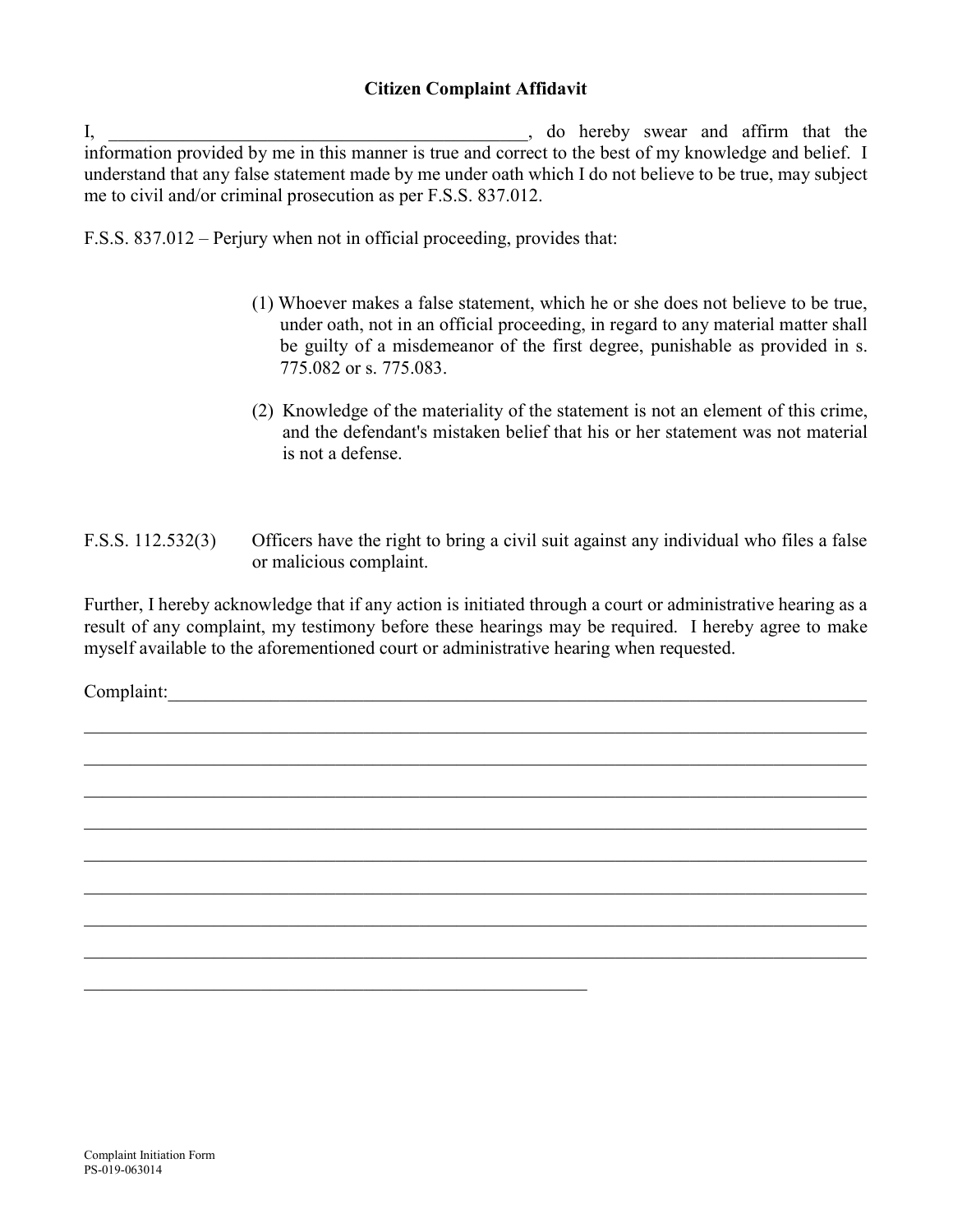| (Signature of Complainant) | State of Florida, County of Broward                                                                     |
|----------------------------|---------------------------------------------------------------------------------------------------------|
|                            | Sworn to and subscribed before me this $\frac{day}{20}$ of $\frac{20}{x}$ who is personally known to me |

 $\frac{1}{\text{or who has produced}}$ , 20 \[10], who is personally known to me identification.

Notary Public/Police Officer

 $CCN$ 

Ξ